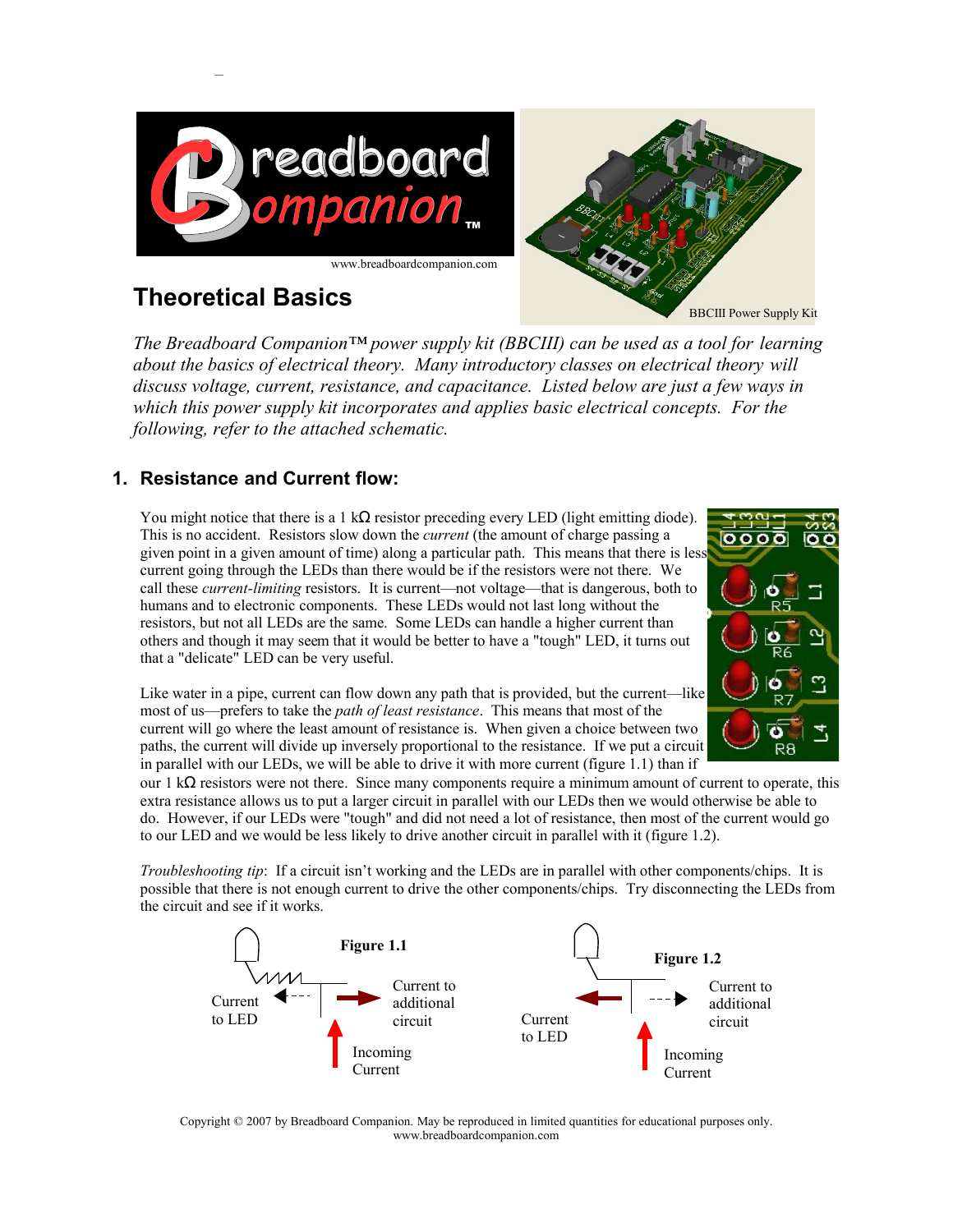### **2. Capacitors and Voltage Spikes:**

Though we can't usually see it, voltage sources have erratic nuances, spikes and disturbances which are often called *noise*. If we are designing a circuit that is not dependent on voltage transitions, then these spikes will not effect anything significantly. Most *combinational logic* circuits are only dependent on whether something is high or low, but not on whether it is changing from low to high or vice versa. For this reason, combinational logic circuits are not affected much by those



erratic, invisible nuances. However, if we are designing a *sequential logic* circuit, in which the output states are continually changing, then we need to deal with the disturbing noise. Sequential circuits are designed so that the outputs are affected by a clock pulse that triggers the circuit . This triggering mechanism activates the circuit when it changes from low to high or vice versa. In either case, our states will change too often if we have unwanted spikes.

To counter for these spikes, we insert capacitors. Capacitors are like sponges for electrical charge. Like our hair when we rub it with a balloon, capacitors store a charge. Capacitors can then be used to store and release charge when needed; it can be used as a sort of electrical putty, ready to "fill in the gaps" of our spikes. However, we have different types of spikes and different capacitors are needed for each.

Though larger capacitors can store more of a charge, it takes them longer to "fill up" and to "release". This makes them effective at filling in *high amplitude*, but *low frequency* spikes (Figure 2.1). This means that the spikes are large but spaced farther apart, which gives the capacitor time to recharge. Smaller capacitors, however, can charge and discharge considerably quicker. Though they are limited in the amount of charge they have, they can dispose of it quickly, refill quickly and be ready to go in a moment's notice. This makes the smaller capacitors effective at filling in *low amplitude*, *high frequency* spikes (Figure 2.2).

If you look at the schematic, you will notice that C1 is a very small capacitor  $(0.01 \text{ }\mu\text{F})$  and it is connected directly with 5v and Gnd. This takes care of the low amplitude, high frequency spikes that enter the 555 chip. Looking again at the schematic, you will notice that C2 is a much larger capacitor (100μF) and that it is also connected directly with 5v and Gnd. Unlike the small capacitor, this one should take care of any large disturbances in your circuit and should be placed close to the initial power supply.

*Troubleshooting Tip*: If you are designing a sequential logic circuit and the clock pulse appears to be erratic, try using a 0.01 μF capacitor to connect the power and ground of each IC (integrated circuit) chip you are using in your circuit. This should protect each chip from the small disturbances that get past the "big" capacitor.

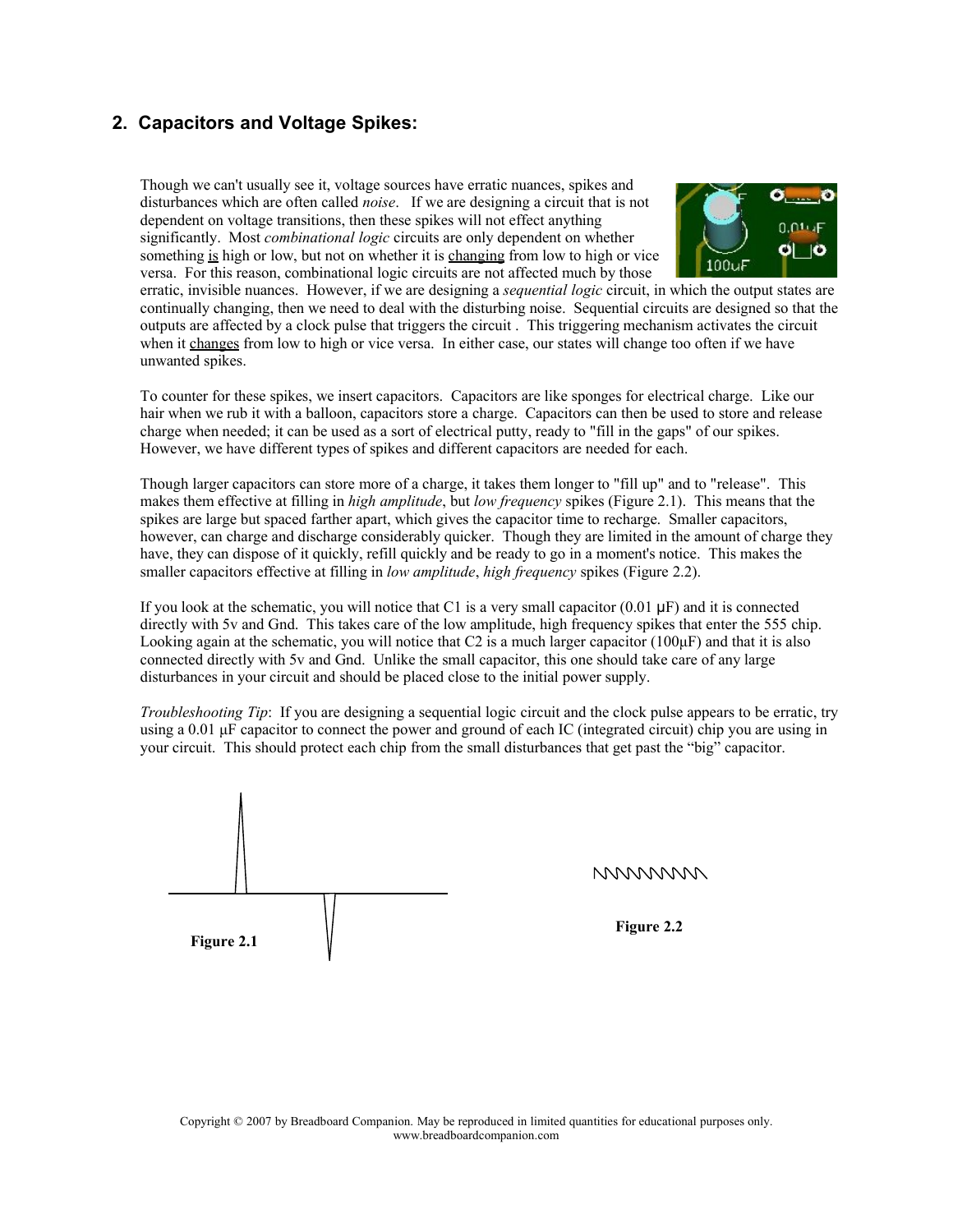#### **3. The 555 Timer and the RC Time Constant:**



If you look at the schematic, you will notice a chip called the NE555N. This is a *555 Timer* and it is used to create a *square wave*. This square wave is what we will use for a clock pulse when we are ready to design *sequential logic* circuits. The BBCIII power supply kit is equipped with two test points, TP1 and TP2. If you hook an *oscilloscope* (see tip below) on to TP1, you will see what this square wave looks like (Figure 3.1 is a rough picture of what is happening). Our particular square wave oscillates between 0 and 5 volts which, because it spends very little time between the two voltages, makes it look like it has square corners on it. Theoretically, a square wave "jumps" from

0v to 5v without ever hitting anything in-between. If you spin the dial on the *potentiometer*—which is nothing more than a resistor that can change its value from 0 to 10 kΩ —you will notice that the *frequency* of the square wave changes.

Though we will reserve a thorough examination of the 555 Timer until section #4, it is important for us to understand that its oscillation rate is based on the charging and discharging of a capacitor. If we want a regular and consistent frequency on our square wave, then we must base it on something that is very regular in of itself. The amount of time it takes for a capacitor to charge is always based on the size of the capacitor and the amount of resistance along the charge path. If you think about it, this makes sense. If there is more resistance in a path, then the current will be slower and the charge will take longer to fill up the capacitor. Similarly, if the capacitor is larger, then it will take longer to "fill it up". This relationship is called the *RC Time Constant*, and it says that a capacitor will charge to 63% capacity when the time (in seconds) equals the product of the resistance and the capacitance. The time it takes to charge is exponential (Figure 3.2), and therefore the rate at which it is charging is continually decreasing. It takes a capacitor approximately *5 RC* seconds to charge completely. The discharge of a capacitor works the same (Figure 3.3).



Our 555 Timer is dependent on the charging and discharging of capacitor C3 and if you hook an oscilloscope up to TP2, you will see exactly what is happening in the capacitor (Figure 3.4 is a rough picture). You will notice that it takes longer to charge than to discharge. Why is that? If you look at the schematic, you will see that the C3 capacitor charges along a path from VCC that includes two resistors, R6 and the potentiometer. However, the discharge path (pin 7 of 555) only goes through the potentiometer. This means that there will *always* be more resistance in the charge path than the discharge path and that it will always take longer for the capacitor to charge than to discharge. Since the potentiometer is in line with both the charge and discharge path, adjusting it affects the amount of time it takes for the capacitor to charge *and* discharge and thus affects the frequency of the square wave.

*Oscilloscope Tip:* Oscilloscopes work best at high frequencies. It will be difficult to get a good signal from the low frequencies produced by the BBCIII power supply kit. Adjust the clock pulse to their highest frequency and try using time intervals of 10-20 ms for TP1 and 50 ms for TP2. If you are still having trouble getting a signal, try hooking an oscilloscope up to the 555 Companion, as it operates at higher frequencies.